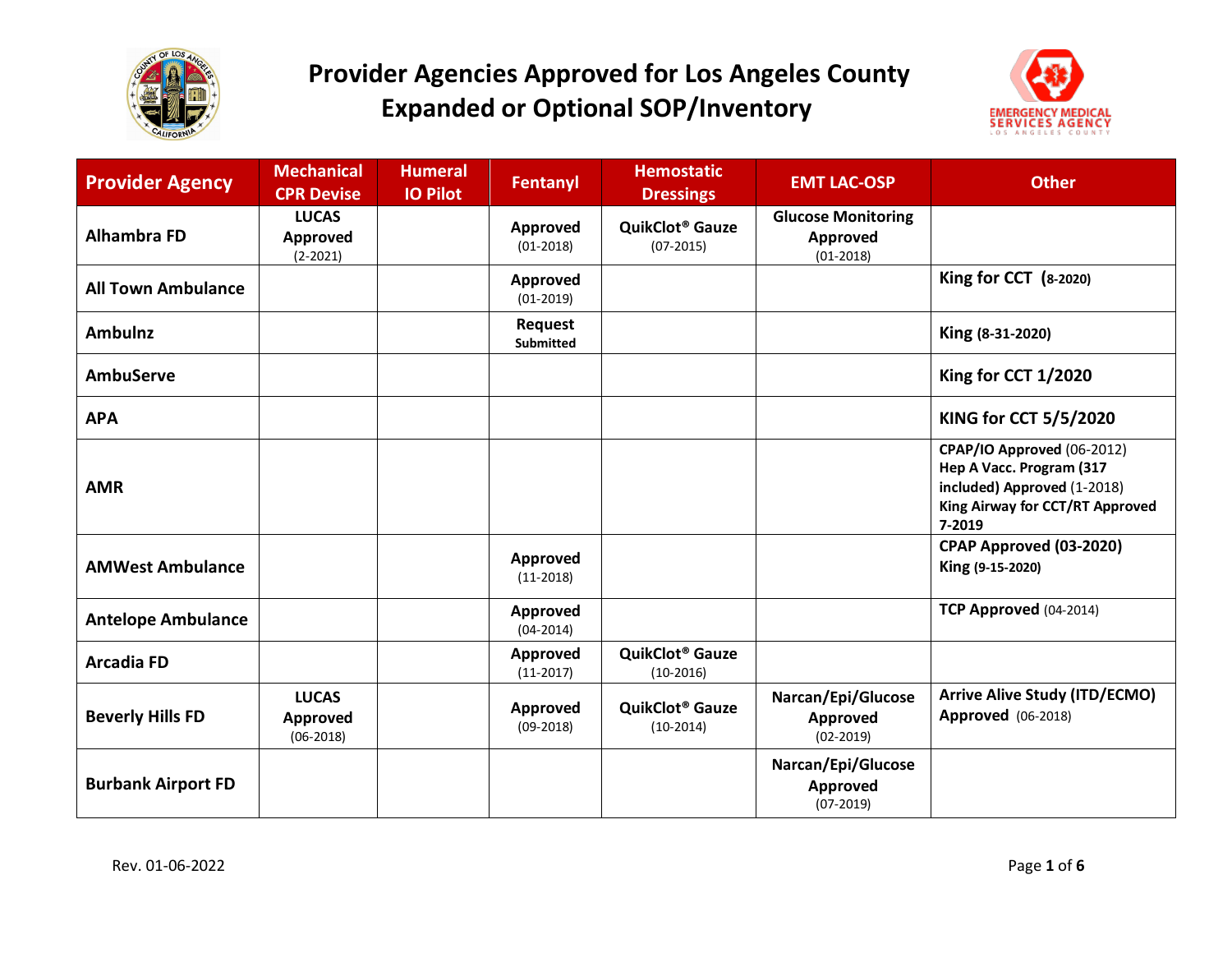



| <b>Provider Agency</b> | <b>Mechanical</b><br><b>CPR Devise</b>      | <b>Humeral</b><br><b>IO Pilot</b> | <b>Fentanyl</b>                  | <b>Hemostatic</b><br><b>Dressings</b>      | <b>EMT</b><br><b>OSP</b>                                        | <b>Other</b>                                                                                   |
|------------------------|---------------------------------------------|-----------------------------------|----------------------------------|--------------------------------------------|-----------------------------------------------------------------|------------------------------------------------------------------------------------------------|
| <b>Burbank FD</b>      | <b>LUCAS</b><br>$(12-2020)$                 |                                   | Approved<br>$(11-2017)$          | QuikClot <sup>®</sup> Gauze<br>$(11-2015)$ | Narcan/Glucose<br><b>Monitoring Approved</b><br>$(04 - 2018)$   | Oxygen<br>(Burbank Airport)                                                                    |
| <b>CAL-Med</b>         |                                             |                                   |                                  |                                            |                                                                 | KING 7/15/2020                                                                                 |
| <b>Care Ambulance</b>  |                                             |                                   | Approved<br>12-2021              |                                            |                                                                 | <b>TCP Approved (2016)</b><br>IO/CPAP Approved (8-2018)<br>King for CCT (9/15/2020)            |
| <b>Chevron Fire</b>    |                                             |                                   |                                  | QuikClot <sup>®</sup> Gauze<br>$(08-2018)$ | Narcan/Glucose/Epi<br><b>Monitoring Approved</b><br>$(08-2018)$ |                                                                                                |
| <b>Compton FD</b>      |                                             |                                   | Approved<br>$(04 - 2018)$        |                                            | <b>Narcan Approved</b><br>$(10-2019)$                           | IO Approved (04-2018)                                                                          |
| <b>Culver City FD</b>  | <b>LUCAS</b><br>Approved<br>$(07-2018)$     | Approved<br>$(12-2017)$           | Approved<br>$(04 - 2014)$        | QuikClot <sup>®</sup> Gauze<br>$(07-2016)$ |                                                                 | <b>Arrive Alive Study (ITD/ECMO)</b><br>Approved<br>$(07-2018)$                                |
| <b>Downey FD</b>       | <b>AutoPulse</b><br>Approved<br>$(11-2019)$ |                                   |                                  | QuikClot <sup>®</sup> Gauze<br>$(10-2016)$ | Narcan/Epi/Glucose<br>Approved<br>$(08-2018)$                   | CPAP 10/8/09                                                                                   |
| El Segundo FD          |                                             |                                   | Approved<br>$(10-2017)$          | QuikClot <sup>®</sup> Gauze<br>$(07-2016)$ |                                                                 |                                                                                                |
| <b>Emergency</b>       |                                             |                                   |                                  |                                            |                                                                 | King for cct (10-6-2020)                                                                       |
| <b>FirstMed</b>        |                                             |                                   | <b>Approved</b><br>$(04 - 2019)$ |                                            |                                                                 | TCP (01-2020) AED (3-2020)<br>CPAP (10-2019) IO 8-2020 pend<br><b>King for CCT (8-18-2020)</b> |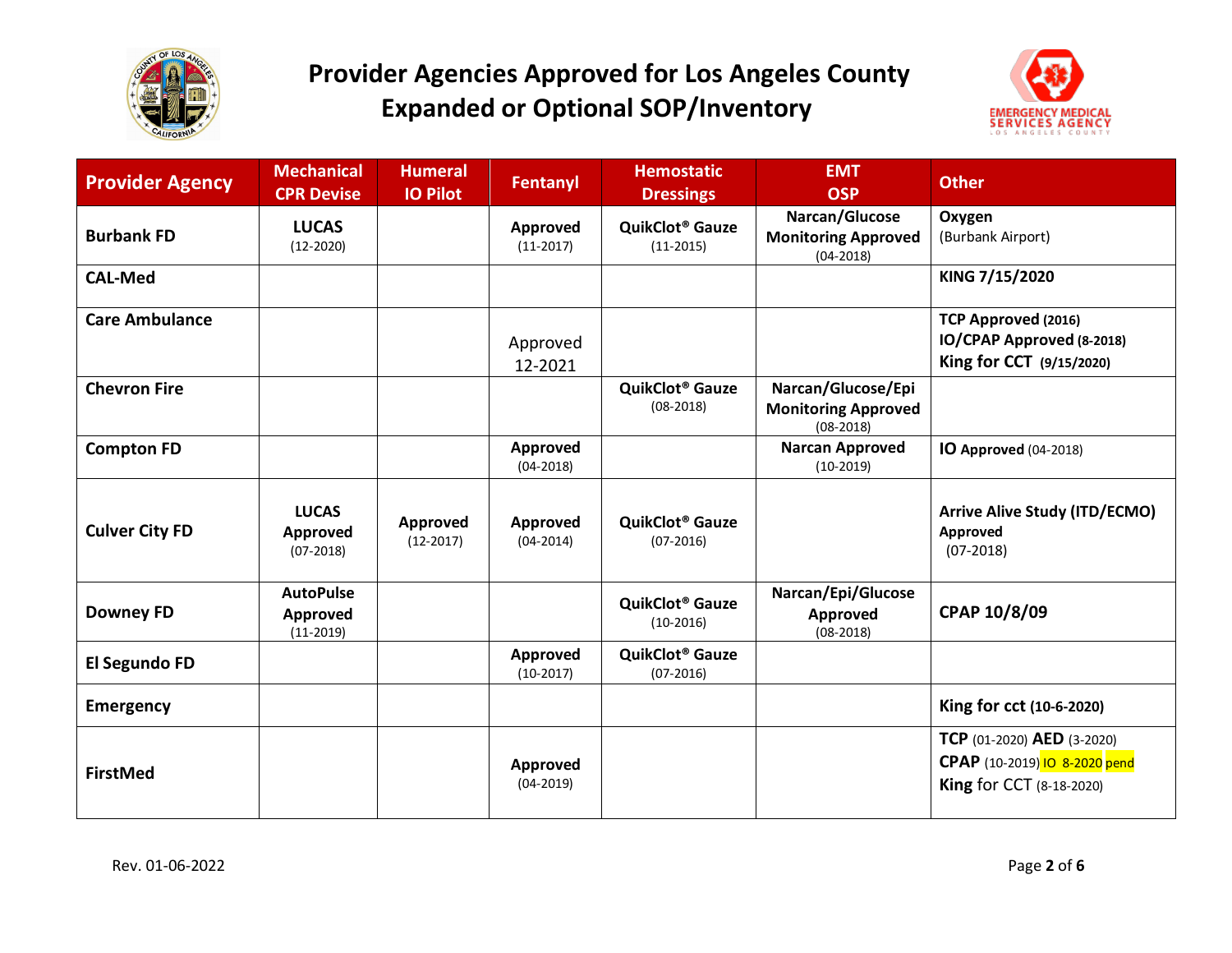



| <b>Provider Agency</b>    | <b>Mechanical</b><br><b>CPR Devise</b>         | <b>Humeral</b><br><b>IO Pilot</b>           | Fentanyl                         | <b>Hemostatic</b><br><b>Dressings</b>                               | <b>EMT</b><br><b>OSP</b>                                                            | <b>Other</b>                                                                                                                                                                |
|---------------------------|------------------------------------------------|---------------------------------------------|----------------------------------|---------------------------------------------------------------------|-------------------------------------------------------------------------------------|-----------------------------------------------------------------------------------------------------------------------------------------------------------------------------|
| <b>Glendale FD</b>        |                                                |                                             | <b>Approved</b><br>$(07-2016)$   | QuikClot <sup>®</sup> Gauze<br>$(07-2016)$                          |                                                                                     | <b>Sepsis Pilot Completed</b><br>$(07-2015)$                                                                                                                                |
| <b>Guardian Ambulance</b> |                                                |                                             | Approved<br>$(02 - 2019)$        |                                                                     |                                                                                     |                                                                                                                                                                             |
| <b>LACoFD</b>             | <b>LUCAS</b><br><b>Approved</b><br>$(05-2018)$ |                                             |                                  | Celox <sup>®</sup> Rapid,<br><b>Hemostatic Gauze</b><br>$(10-2016)$ | <b>Glucose Monitoring</b><br>Approved<br>$(02-2019)$<br>Naloxone 4mg<br>$(08-2019)$ | <b>Arrive Alive Study</b><br>(ITD/ECMO) Approved<br>$(05 -$<br>2018)<br>APU - in process<br>Telemedicine - Approved (11-<br>2019) / Alt Destination -<br>Approved (05-2020) |
| <b>LASD</b>               |                                                |                                             | Approved<br>$(07-2017)$          | Part of POST                                                        |                                                                                     | <b>Narcan Approved</b><br>$(07-2017)$                                                                                                                                       |
| La Habra Heights          |                                                |                                             |                                  |                                                                     |                                                                                     | <b>IO Approved</b><br>$(10-2017)$                                                                                                                                           |
| <b>LAFD</b>               |                                                | <b>Peds Air</b><br><b>Transport</b><br>only | <b>Approved</b><br>$(07-9-2018)$ | <b>QuikClot<sup>®</sup> Gauze</b><br>$(10-2014)$                    | <b>Narcan</b><br>Approved<br>$(12-2017)$                                            | Glucometer (8/2020)                                                                                                                                                         |
| La Habra Heights          |                                                |                                             |                                  |                                                                     |                                                                                     | <b>IO Approved</b><br>$(10-2017)$                                                                                                                                           |
| La Verne FD               | <b>LUCAS</b><br>Approved<br>$(05 - 2020)$      |                                             | <b>Approved</b><br>$(04-2015)$   |                                                                     |                                                                                     |                                                                                                                                                                             |
| <b>Liberty Ambulance</b>  |                                                |                                             | <b>Approved</b><br>$(09-2017)$   |                                                                     |                                                                                     | King approved 2-10-2020                                                                                                                                                     |
| <b>Lifeline</b>           |                                                |                                             | Approved<br>(12/2021)            |                                                                     |                                                                                     | King for CCT (9/10/2020)                                                                                                                                                    |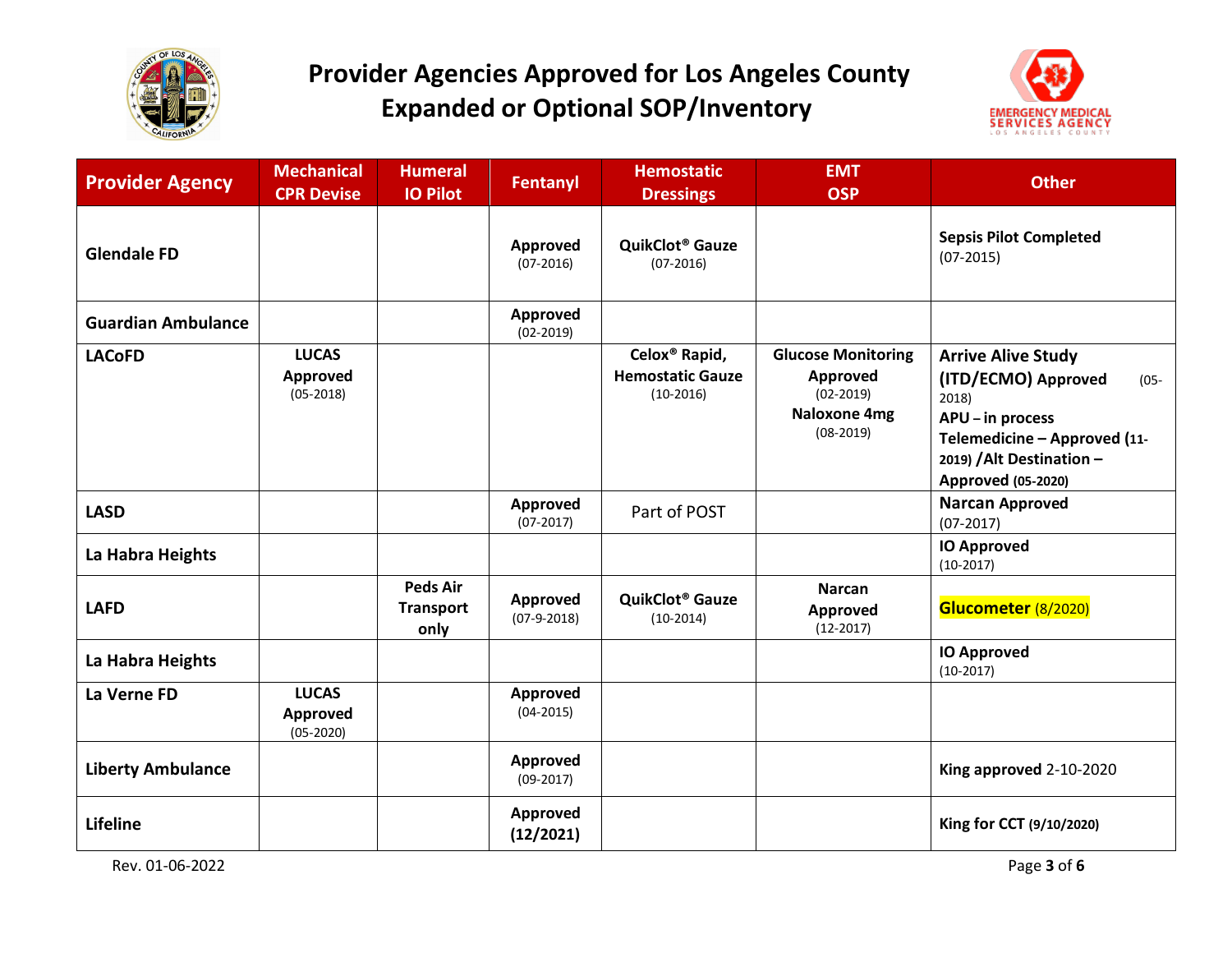



| <b>Provider Agency</b>              | <b>Mechanical</b><br><b>CPR Devise</b>      | <b>Humeral</b><br><b>IO Pilot</b>            | <b>Fentanyl</b>                | <b>Hemostatic</b><br><b>Dressings</b>                               | <b>EMT</b><br><b>OSP</b>                                    | <b>Other</b>                                                                              |
|-------------------------------------|---------------------------------------------|----------------------------------------------|--------------------------------|---------------------------------------------------------------------|-------------------------------------------------------------|-------------------------------------------------------------------------------------------|
| Long Beach FD                       |                                             | <b>Humeral IO</b><br>Approved<br>$(12-2019)$ | Approved<br>$(03-1-2018)$      | Celox <sup>®</sup> Rapid,<br><b>Hemostatic Gauze</b><br>$(02-2017)$ | Narcan/Glucose<br><b>Monitoring Approved</b><br>$(03-2018)$ | <b>EMT-CPAP</b><br>$(08-2015)$                                                            |
| <b>Manhattan Beach FD</b>           | <b>AutoPulse</b><br>Approved<br>$(1-2020)$  |                                              | Approved<br>$(11-2017)$        | QuikClot <sup>®</sup> Gauze<br>$(07-2016)$                          |                                                             |                                                                                           |
| <b>MedCoast</b><br><b>Ambulance</b> |                                             |                                              |                                |                                                                     |                                                             | King (7-2020)                                                                             |
| <b>Mc Cormick Amb</b>               |                                             |                                              |                                |                                                                     | <b>Glucose Monitoring</b><br><b>Approved</b><br>$(07-2018)$ | <b>CPAP/IO (Proximal Tibia)</b><br>Approved<br>$(10-2019)$                                |
| <b>Monrovia FD</b>                  | <b>LUCAS</b><br>$(04 - 2021)$               |                                              | Approved<br>$(11-2017)$        | QuikClot <sup>®</sup> Gauze<br>$(04-2017)$                          |                                                             | <b>Lucas (6/2020)</b>                                                                     |
| <b>Montebello FD</b>                | <b>LUCAS</b><br>$(02 - 2021)$               |                                              | Approved<br>(2018)             | QuikClot <sup>®</sup> Gauze<br>$(10-2020)$                          | <b>Glucose Monitoring</b><br>Approved<br>$(07-2018)$        |                                                                                           |
| <b>Monterey Park FD</b>             | <b>AutoPulse</b><br>Approved<br>$(10-2019)$ |                                              | Approved<br>$(12-2017)$        |                                                                     |                                                             | AutoPulse/ResQPOD<br><b>Approved (11-2019)</b>                                            |
| Pasadena FD                         | <b>LUCAS Study</b><br><b>Completed</b>      | Approved<br>$(07-2017)$                      | <b>Approved</b><br>$(07-2017)$ | QuikClot <sup>®</sup> Gauze<br>$(04-2017)$                          |                                                             | Hep A Vacc. Program (317 not<br>included) Approved (11-2017)                              |
| <b>Premier Ambulance</b>            |                                             |                                              |                                |                                                                     |                                                             | King approved 3/9/2020                                                                    |
| <b>PRN Ambulance</b>                |                                             | Approved<br>$(05-2020)$                      | Approved<br>$(08-2018)$        |                                                                     | <b>Approved Dstick-</b><br>$(02 - 2020)$                    | TCP Approved (8-2018)<br>AED (6-2018)<br>King-Approved (1/2020)<br>CPAP approved (1-2022) |
| <b>Redondo Beach FD</b>             | <b>AutoPulse</b><br>Approved<br>$(7-2020)$  | Approved<br>( / 2020 )                       | Approved<br>$(02-2018)$        | Celox <sup>®</sup> Rapid,<br><b>Hemostatic Gauze</b><br>$(05-2020)$ |                                                             |                                                                                           |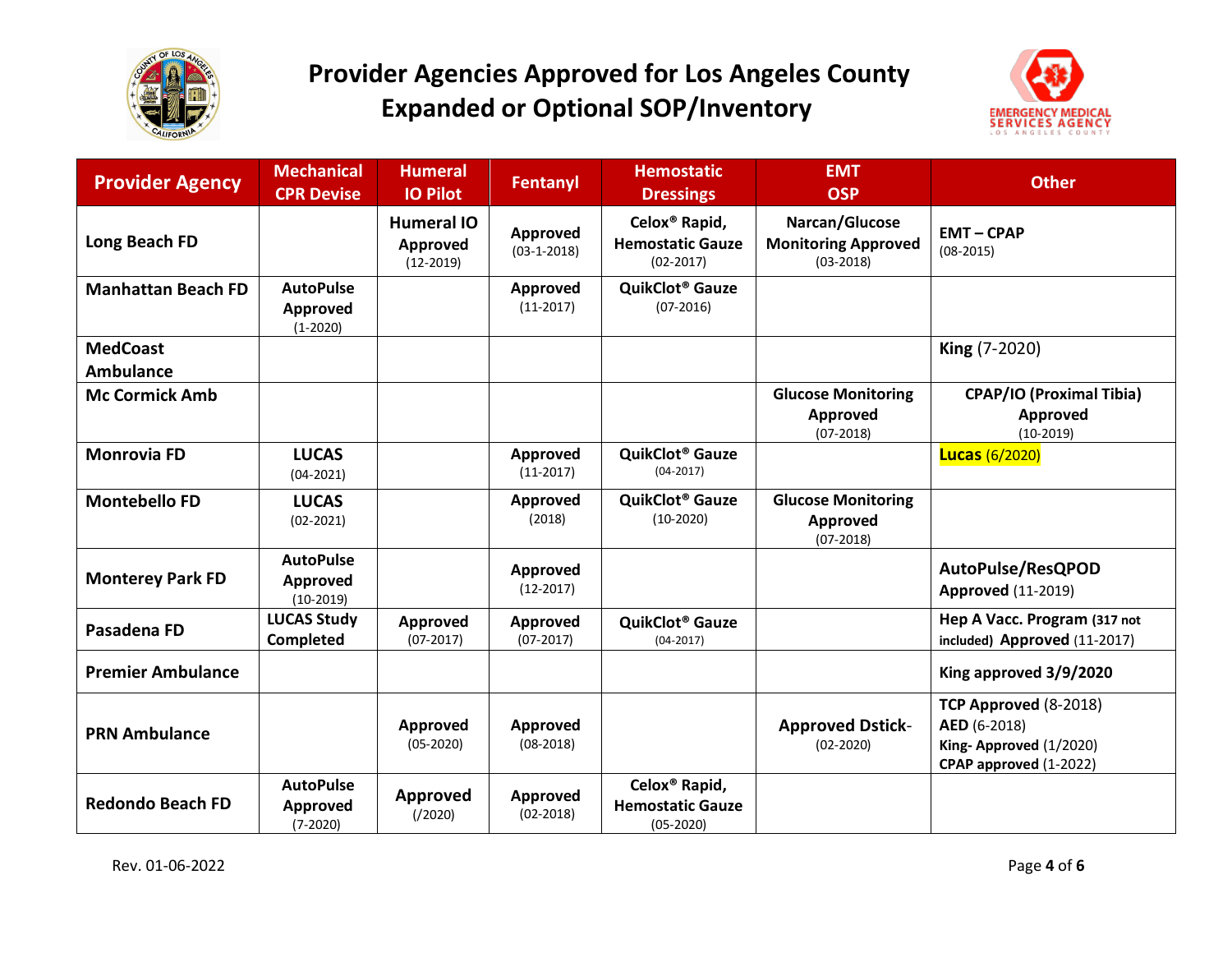



| <b>Provider Agency</b>   | <b>Mechanical</b><br><b>CPR Devise</b>      | <b>Humeral</b><br><b>IO Pilot</b> | <b>Fentanyl</b>                | <b>Hemostatic</b><br><b>Dressings</b>              | <b>EMT</b><br><b>OSP</b> | <b>Other</b>                                                                                                      |
|--------------------------|---------------------------------------------|-----------------------------------|--------------------------------|----------------------------------------------------|--------------------------|-------------------------------------------------------------------------------------------------------------------|
| <b>RSI/Medic 1</b>       |                                             |                                   |                                |                                                    |                          | King for CCT 1/2020 (using<br>same program submission as<br>Ambuserve)- letter sent late<br>7/2020                |
| <b>Santa Monica FD</b>   | <b>LUCAS</b><br>$(02-2021)$                 |                                   |                                | QuikClot <sup>®</sup> Gauze<br>$(06-2015)$         |                          |                                                                                                                   |
| <b>Royalty Ambulance</b> |                                             |                                   | Approved<br>$(04-2018)$        |                                                    |                          | <b>CPAP and EMT glucometer</b><br>approved (8-2019)<br>$TCP (11-2019)$<br><b>AED</b> (2-2020)<br>KING (7-23-2020) |
| <b>Santa Fe Springs</b>  | <b>AutoPulse</b><br>Approved<br>$(11-2019)$ |                                   | Approved<br>$(02-2018)$        | <b>QuikClot<sup>®</sup> Gauze</b><br>$(10-2018)$   |                          | ResQPOD Approved (11-2019)                                                                                        |
| <b>San Gabriel FD</b>    |                                             |                                   | Approved<br>$(11-2017)$        | <b>QuikClot<sup>®</sup> Gauze</b><br>$(09-2015)$   |                          |                                                                                                                   |
| <b>San Marino FD</b>     | <b>AutoPulse</b><br>Approved<br>$(07-2019)$ |                                   | Approved<br>$(04 - 2015)$      | <b>QuikClot<sup>®</sup> Gauze</b><br>$(04 - 2015)$ |                          | <b>ResQPOD Approved</b><br>$(07-2019)$                                                                            |
| <b>Schaefer Amb</b>      |                                             |                                   | Approved<br>$(09-2018)$        |                                                    |                          |                                                                                                                   |
| <b>Sierra Madre Fire</b> | <b>LUCAS</b><br>$(07-2020)$                 |                                   | <b>Approved</b><br>$(12-2019)$ |                                                    |                          |                                                                                                                   |
| <b>South Pasadena FD</b> | Approved<br>$(07-2019)$                     |                                   | Approved<br>$(04 - 2018)$      | QuikClot <sup>®</sup> Gauze<br>$(02-2015)$         |                          | ResQPOD Approved (06-2019)                                                                                        |
| <b>Symons Ambulance</b>  |                                             |                                   |                                |                                                    |                          | King airway for CCT (11-2019)                                                                                     |